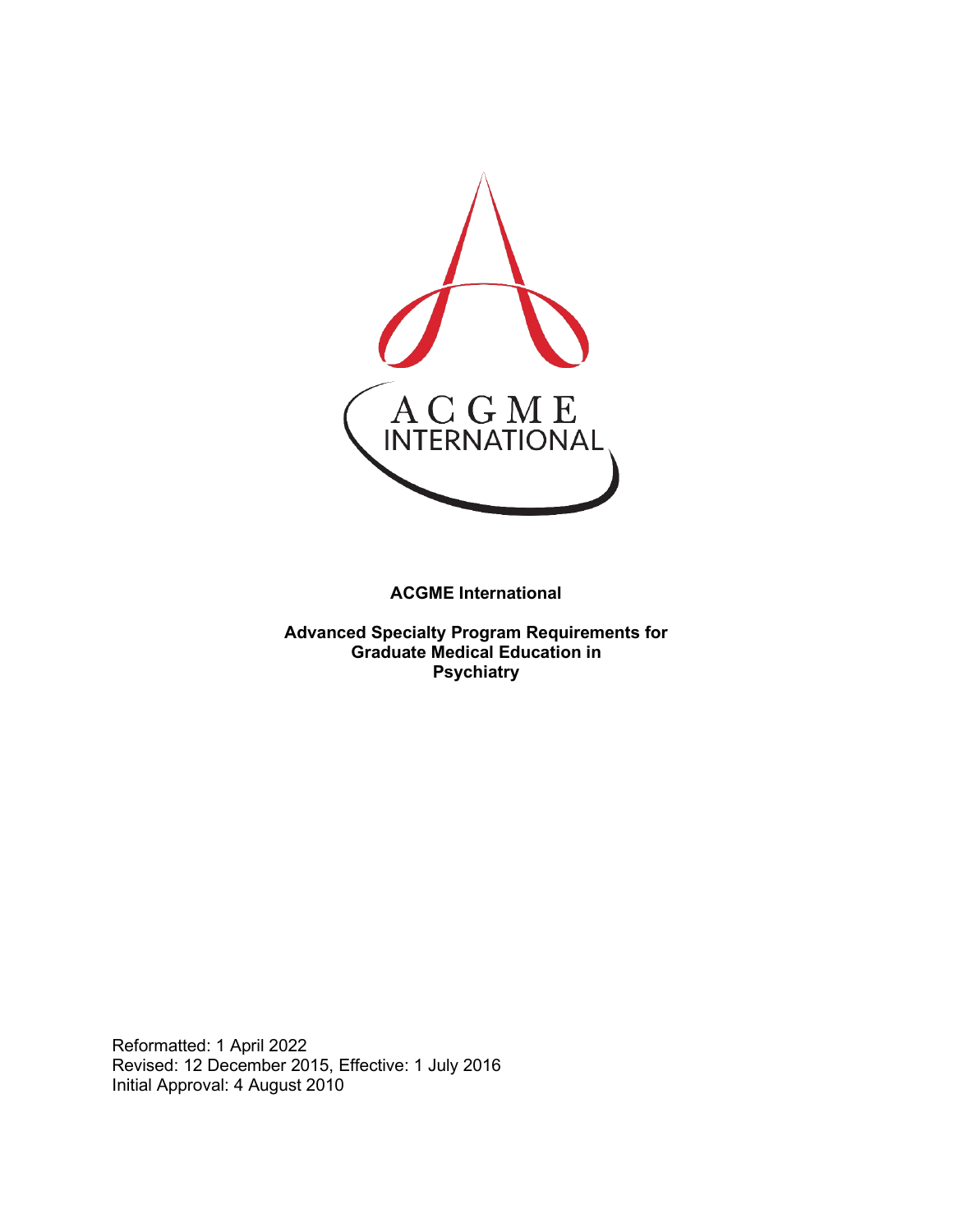## **ACGME International Specialty Program Requirements for Graduate Medical Education in Psychiatry**

#### **Int. Introduction**

*Background and Intent: Programs must achieve and maintain Foundational Accreditation according to the ACGME-I Foundational Requirements prior to receiving Advanced Specialty Accreditation. The Advanced Specialty Requirements noted below complement the ACGME-I Foundational Requirements. For each section, the Advanced Specialty Requirements should be considered together with the Foundational Requirements.*

## **Int. I. Definition and Scope of the Specialty**

Psychiatry is a medical specialty focused on the prevention, diagnosis, and treatment of mental, addictive, and emotional disorders. Graduates of these residency programs will possess sound clinical judgment, requisite skills, and a high order of knowledge about the diagnosis, treatment, and prevention of all psychiatric disorders, together with other common medical and neurological disorders related to the practice of psychiatry.

#### **Int. II. Duration of Education**

Int. II.A. The educational program in psychiatry must be 48 or 60 months in length.

#### **I. Institution**

See International Foundational Requirements, Section I.

#### **II. Program Personnel and Resources**

See International Foundational Requirements, Section II.

#### **III. Resident Appointment**

See International Foundational Requirements, Section III.

## **IV. Specialty-Specific Educational Program**

## **IV.A. ACGME-I Competencies**

- IV.A.1. The program must integrate the following ACGME-I Competencies into the curriculum.
- IV.A.1.a) Professionalism
- IV.A.1.a).(1) Residents must demonstrate a commitment to professionalism and an adherence to ethical principles. Residents must demonstrate: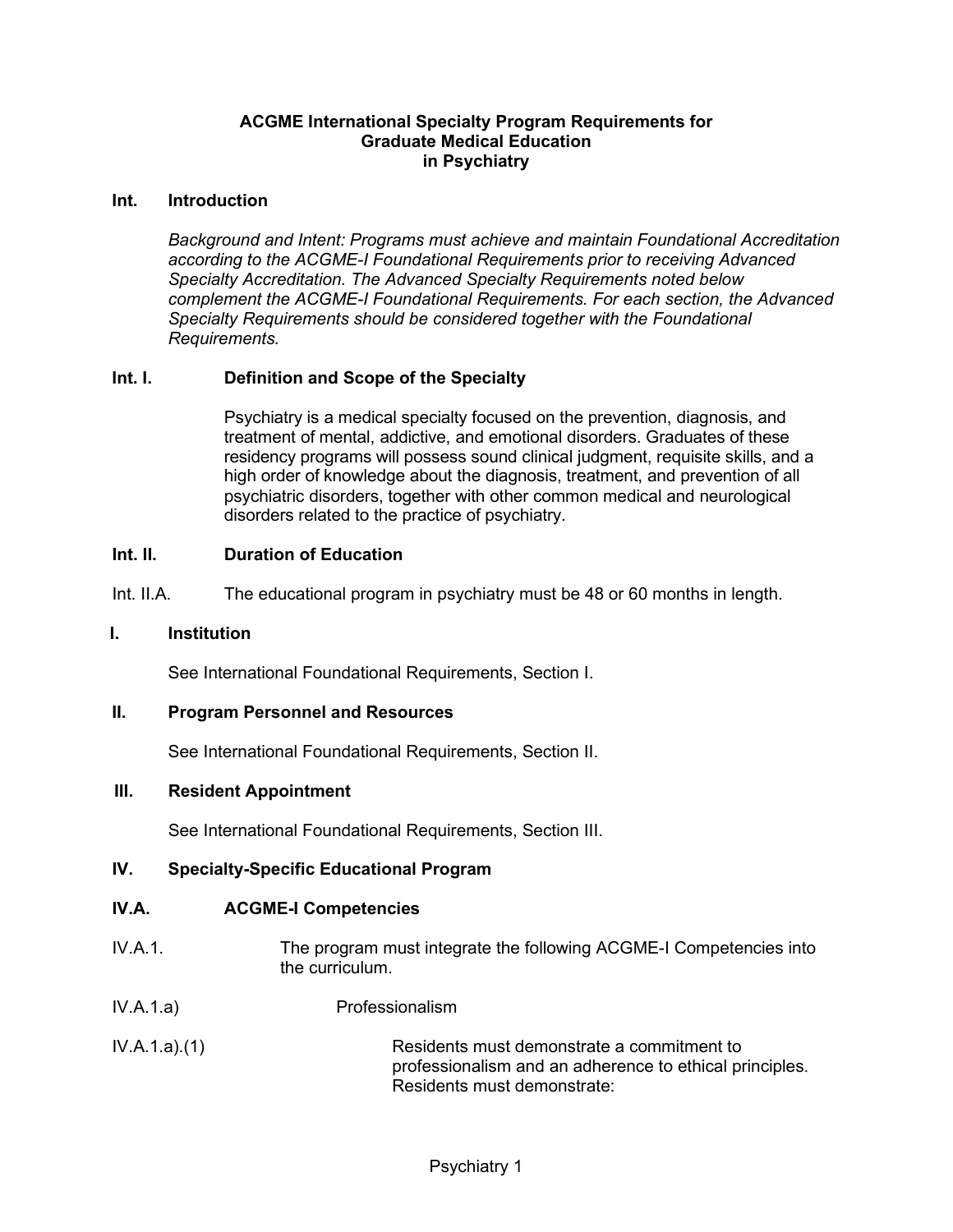| IV.A.1.a)(1)(a) | compassion, integrity, and respect for others;                                                                                                                                                                                                                                                                                                                                                                                                               |
|-----------------|--------------------------------------------------------------------------------------------------------------------------------------------------------------------------------------------------------------------------------------------------------------------------------------------------------------------------------------------------------------------------------------------------------------------------------------------------------------|
| IV.A.1.a)(1)(b) | responsiveness to patient needs that supersedes<br>self-interest;                                                                                                                                                                                                                                                                                                                                                                                            |
| IV.A.1.a)(1)(c) | respect for patient privacy and autonomy;                                                                                                                                                                                                                                                                                                                                                                                                                    |
| IV.A.1.a)(1)(d) | accountability to patients, society, and the<br>profession; and,                                                                                                                                                                                                                                                                                                                                                                                             |
| IV.A.1.a)(1)(e) | sensitivity and responsiveness to a diverse patient<br>population, including to diversity in gender, age,<br>culture, race, religion, disabilities, and sexual<br>orientation.                                                                                                                                                                                                                                                                               |
| IV.A.1.b)       | <b>Patient Care and Procedural Skills</b>                                                                                                                                                                                                                                                                                                                                                                                                                    |
| IV.A.1.b)(1)    | Residents must provide patient care that is compassionate,<br>appropriate, and effective for the treatment of health<br>problems and the promotion of health. Residents must<br>demonstrate competence in:                                                                                                                                                                                                                                                   |
| IV.A.1.b)(1)(a) | establishing an appropriate doctor-patient<br>relationship, psychiatric interviewing, performing<br>the mental status examination, and presenting<br>cases as observed and evaluated in a formal clinical<br>skill examination;                                                                                                                                                                                                                              |
| IV.A.1.b)(1)(b) | formulating a clinical diagnosis by conducting<br>patient interviews, eliciting a clear and accurate<br>history; performing physical, neurological, and<br>mental status examination, including appropriate<br>diagnostic studies; completing a systematic<br>recording of findings; relating history and clinical<br>findings to the relevant biological psychological,<br>behavioral, and socio-cultural issues associated<br>with etiology and treatment; |
| IV.A.1.b)(1)(c) | developing a differential diagnosis and treatment<br>plan for all psychiatric disorders in the current<br>standard nomenclature (e.g., the Diagnostic and<br>Statistical Manual of Mental Disorders (DSM)), taking<br>into consideration all relevant data;                                                                                                                                                                                                  |
| IV.A.1.b)(1)(d) | using pharmacological regimens, including<br>concurrent use of medications and psychotherapy;                                                                                                                                                                                                                                                                                                                                                                |
| IV.A.1.b)(1)(e) | understanding the indications and uses of<br>electroconvulsive therapy;                                                                                                                                                                                                                                                                                                                                                                                      |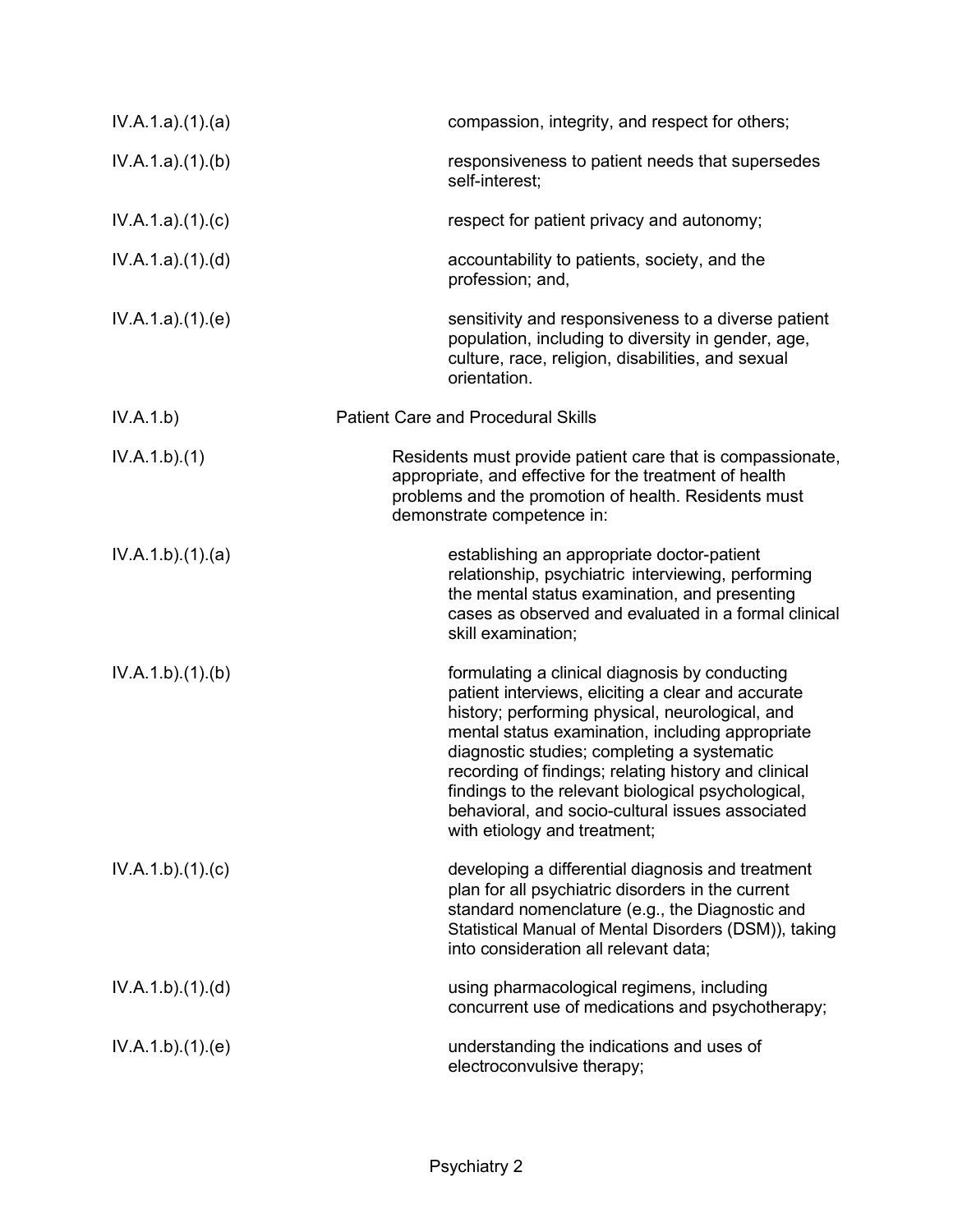| IV.A.1.b)(1)(f)          | applying supportive, psychodynamic, and cognitive-<br>behavioral psychotherapies to both brief and long-<br>term individual practice, as well as assuring<br>exposure to family, couples, group, and other<br>individual evidence-based psychotherapies;  |
|--------------------------|-----------------------------------------------------------------------------------------------------------------------------------------------------------------------------------------------------------------------------------------------------------|
| IV.A.1.b)(1)(g)          | providing a psychiatric consultation in a variety of<br>medical and surgical settings;                                                                                                                                                                    |
| IV.A.1.b)(1)(h)          | providing care and treatment for the chronically<br>mentally ill with appropriate psychopharmacologic,<br>psychotherapeutic, and social rehabilitative<br>interventions;                                                                                  |
| IV.A.1.b)(1)(i)          | understanding psychiatric administration, especially<br>leadership of interdisciplinary teams, including<br>supervised experience in utilization review, quality<br>assurance, and performance improvement;                                               |
| IV.A.1.b)(1)(j)          | providing psychiatric care to patients who are<br>receiving treatment from non-medical therapists and<br>coordinating such treatment; and,                                                                                                                |
| IV.A.1.b)(1)(k)          | recognizing and appropriately responding to family<br>violence (e.g., child, partner, and elder physical,<br>emotional, and sexual abuse and/or neglect) and its<br>effect on both victims and perpetrators.                                              |
| IV.A.1.c)                | <b>Medical Knowledge</b>                                                                                                                                                                                                                                  |
| $IV.A.1.c.$ (1)          | Residents must demonstrate knowledge of established<br>and evolving biomedical clinical, epidemiological, and<br>social-behavioral sciences, as well as the application of<br>this knowledge to patient care. Residents must<br>demonstrate knowledge of: |
| $IV.A.1.c.$ $(1).$ $(a)$ | the broad spectrum of clinical disorders seen in the<br>practice of general psychiatry;                                                                                                                                                                   |
| $IV.A.1.c$ . $(1).$ (b)  | the Axis III conditions that can affect evaluation and<br>care (e.g., central nervous system lesions, human<br>immunodeficiency virus (HIV)/acquired<br>immunodeficiency syndrome (AIDS), and other<br>medical conditions); and,                          |
| $IV.A.1.c$ ). $(1).$ (c) | the core content of general psychiatry, which<br>includes the subspecialties, and relevant non-<br>clinical topics at a level sufficient to practice<br>psychiatry.                                                                                       |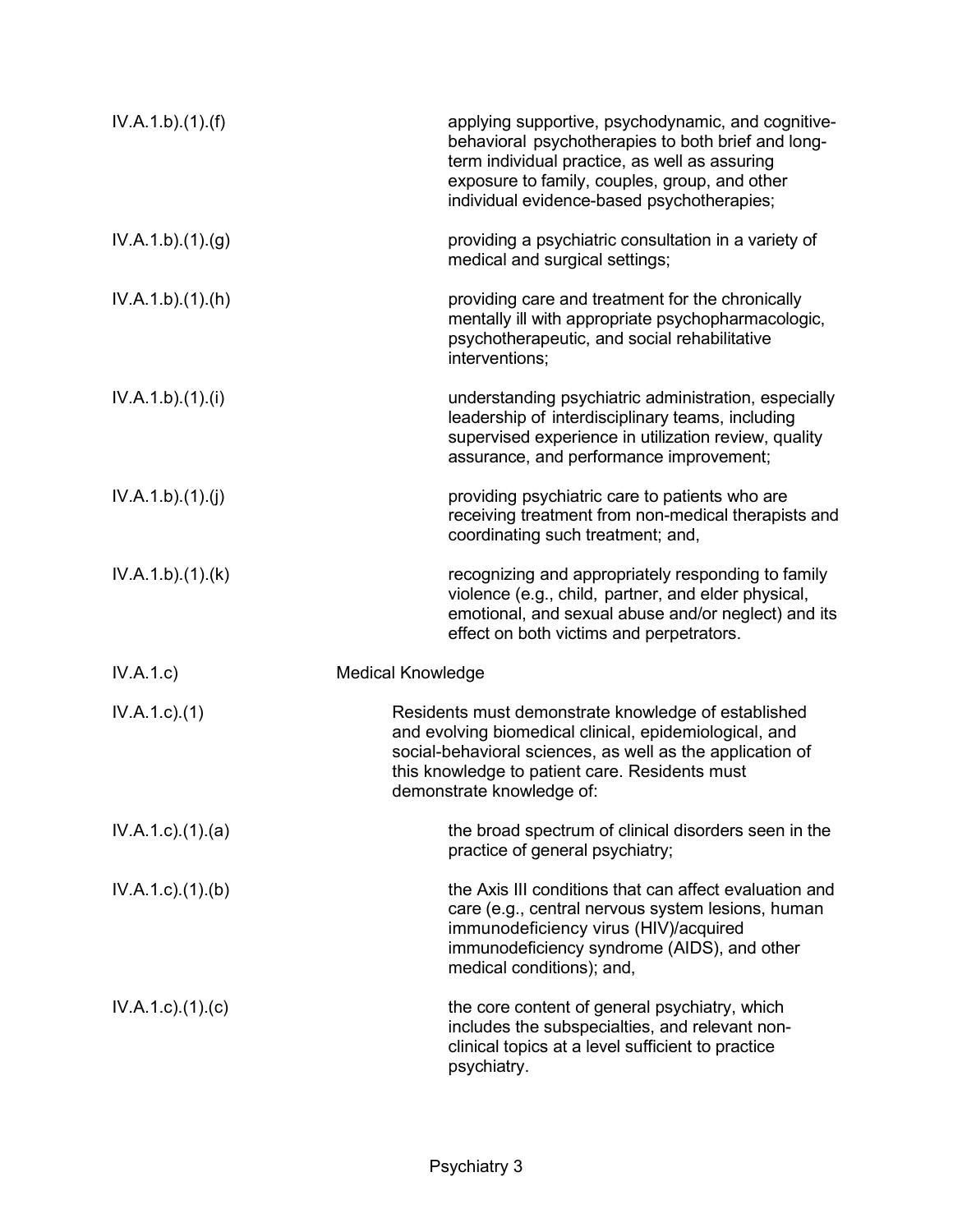| IV.A.1.d)                  | Practice-based Learning and Improvement                                                                                                                                                                                                                                                                                                                 |
|----------------------------|---------------------------------------------------------------------------------------------------------------------------------------------------------------------------------------------------------------------------------------------------------------------------------------------------------------------------------------------------------|
| IV.A.1.d.(1)               | Residents must demonstrate the ability to investigate and<br>evaluate their care of patients, to appraise and assimilate<br>scientific evidence, and to continuously improve patient<br>care based on constant self-evaluation and lifelong<br>learning. Residents are expected to develop skills and<br>habits to be able to meet the following goals: |
| IV.A.1.d)(1)(a)            | identify and perform appropriate learning activities;                                                                                                                                                                                                                                                                                                   |
| IV.A.1.d)(1)(b)            | identify strengths, deficiencies, and limits in one's<br>knowledge and expertise;                                                                                                                                                                                                                                                                       |
| IV.A.1.d)(1)(c)            | incorporate formative evaluation feedback into daily<br>practice;                                                                                                                                                                                                                                                                                       |
| IV.A.1.d)(1)(d)            | locate, appraise, and assimilate evidence from<br>scientific studies related to their patients' health<br>problems;                                                                                                                                                                                                                                     |
| IV.A.1.d)(1)(e)            | participate in the education of patients, patients'<br>families, students, other residents, and other health<br>professionals;                                                                                                                                                                                                                          |
| $IV.A.1.d$ . $(1)$ . $(f)$ | set learning and improvement goals;                                                                                                                                                                                                                                                                                                                     |
| IV.A.1.d)(1)(g)            | systematically analyze practice using quality<br>improvement methods, and implement changes<br>with the goal of practice improvement; and,                                                                                                                                                                                                              |
| $IV.A.1.d$ . $(1).(h)$     | use information technology to optimize learning.                                                                                                                                                                                                                                                                                                        |
| IV.A.1.e)                  | Interpersonal and Communication Skills                                                                                                                                                                                                                                                                                                                  |
| IV.A.1.e. (1)              | Residents must demonstrate interpersonal and<br>communication skills that result in the effective exchange<br>of information and collaboration with patients, their<br>families, and health professionals. Residents must:                                                                                                                              |
| IV.A.1.e. (1). (a)         | communicate effectively with patients, patients'<br>families, and the public, as appropriate, across a<br>broad range of socioeconomic and cultural<br>backgrounds;                                                                                                                                                                                     |
| IV.A.1.e. (1)(b)           | communicate effectively with physicians, other<br>health professionals, and health-related agencies;                                                                                                                                                                                                                                                    |
| IV.A.1.e. (1). (c)         | work effectively as a member or leader of a health<br>care team or other professional group;                                                                                                                                                                                                                                                            |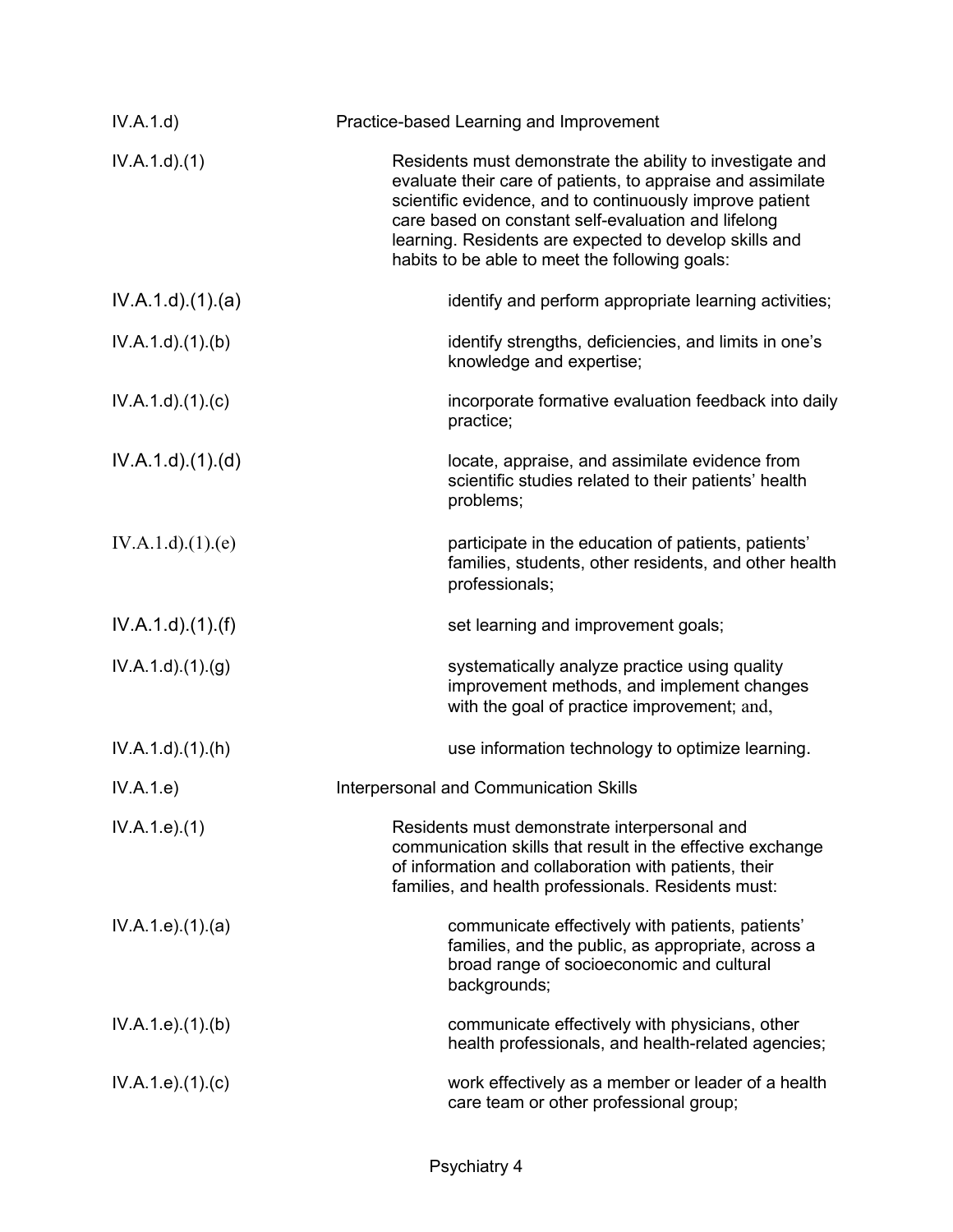| IV.A.1.e. (1). (d) | act in a consultative role to other physicians and<br>health professionals; and,                                                                                                                                                                       |
|--------------------|--------------------------------------------------------------------------------------------------------------------------------------------------------------------------------------------------------------------------------------------------------|
| IV.A.1.e. (1). (e) | maintain comprehensive, timely, and legible<br>medical records, if applicable.                                                                                                                                                                         |
| IV.A.1.f)          | <b>Systems-based Practice</b>                                                                                                                                                                                                                          |
| IV.A.1.f)(1)       | Residents must demonstrate an awareness of and<br>responsiveness to the larger context and system of health<br>care, as well as the ability to call effectively on other<br>resources in the system to provide optimal health care.<br>Residents must: |
| IV.A.1.f)(1)(a)    | work effectively in various health care delivery<br>settings and systems relevant to their clinical<br>specialty;                                                                                                                                      |
| IV.A.1.f)(1)(b)    | coordinate patient care within the health care<br>system relevant to their clinical specialty;                                                                                                                                                         |
| IV.A.1.f)(1)(c)    | incorporate considerations of cost awareness and<br>risk-benefit analysis in patient and/or population-<br>based care as appropriate;                                                                                                                  |
| IV.A.1.f)(1)(d)    | advocate for quality patient care and optimal patient<br>care systems;                                                                                                                                                                                 |
| IV.A.1.f)(1)(e)    | work in interprofessional teams to enhance patient<br>safety and improve patient care quality; and,                                                                                                                                                    |
| IV.A.1.f).(1).(f)  | participate in identifying system errors and<br>implementing potential systems solutions.                                                                                                                                                              |
| IV.B.              | <b>Regularly Scheduled Educational Activities</b>                                                                                                                                                                                                      |
| IV.B.1.            | The didactic curriculum must be based upon the core content knowledge<br>of psychiatry, including:                                                                                                                                                     |
| IV.B.1.a)          | the major theoretical approaches to understanding the patient-<br>doctor relationship;                                                                                                                                                                 |
| IV.B.1.b)          | the biological, genetic, psychological, socio-cultural, economic,<br>ethnic, gender, religious/spiritual, sexual orientation, and family<br>factors that significantly influence physical and psychological<br>development throughout the life-cycle;  |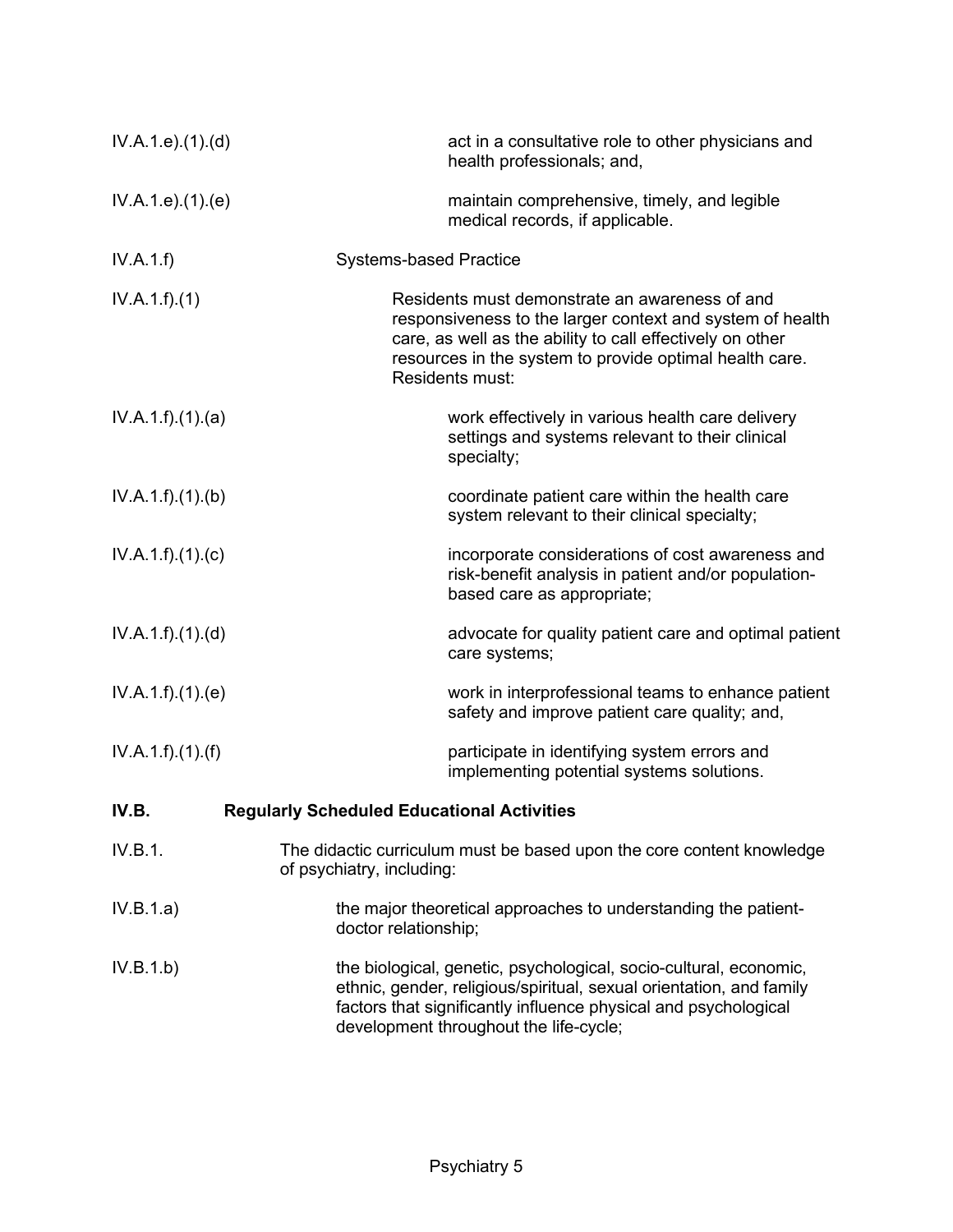| IV.B.1.c    | the fundamental principles of the epidemiology, etiologies,<br>diagnosis, treatment, and prevention of all major psychiatric<br>disorders in the current standard DSM, to include the biological,<br>psychological, socio-cultural, and iatrogenic factors that affect the<br>prevention, incidence, prevalence, and long-term course and<br>treatment of psychiatric disorders and conditions; |
|-------------|-------------------------------------------------------------------------------------------------------------------------------------------------------------------------------------------------------------------------------------------------------------------------------------------------------------------------------------------------------------------------------------------------|
| IV.B.1.d)   | comprehensive discussions of the diagnosis and treatment of<br>neurologic disorders commonly encountered in psychiatric<br>practice, such as neoplasm, dementia, headaches, traumatic brain<br>injury, infectious diseases, movement disorders, multiple sclerosis,<br>seizure disorders, stroke, intractable pain, and other related<br>disorders;                                             |
| IV.B.1.e)   | the use, reliability, and validity of the generally accepted diagnostic<br>techniques, to include physical examination of the patient,<br>laboratory testing, imaging, neurophysiologic and<br>neuropsychological testing, and psychological testing;                                                                                                                                           |
| IV.B.1.f    | the use and interpretation of psychological testing;                                                                                                                                                                                                                                                                                                                                            |
| IV.B.1.g)   | the history of psychiatry and its relationship to the evolution of<br>medicine;                                                                                                                                                                                                                                                                                                                 |
| IV.B.1.h)   | the legal aspects of psychiatric practice, to include when and how<br>to refer;                                                                                                                                                                                                                                                                                                                 |
| IV.B.1.i)   | an understanding of the culture and subcultures, particularly those<br>found in the patient community associated with the educational<br>program, with specific focus for residents with cultural backgrounds<br>that are different from those of their patients; and,                                                                                                                          |
| $IV.B.1.$ j | use of case formulation that includes neurobiological,<br>phenomenological, psychological, and socio-cultural issues<br>involved in the diagnosis and management of cases.                                                                                                                                                                                                                      |
| IV.C.       | <b>Clinical Experiences</b>                                                                                                                                                                                                                                                                                                                                                                     |
| IV.C.1.     | Residents must be provided with structured clinical experiences that are<br>organized to provide opportunities to:                                                                                                                                                                                                                                                                              |
| IV.C.1.a)   | conduct initial evaluations;                                                                                                                                                                                                                                                                                                                                                                    |
| IV.C.1.b)   | participate in the subsequent diagnostic process; and,                                                                                                                                                                                                                                                                                                                                          |
| IV.C.1.c)   | follow patients during the treatment phase and/or evolution of their<br>psychiatric disorders/conditions.                                                                                                                                                                                                                                                                                       |
| IV.C.2.     | The first year in psychiatry must include:                                                                                                                                                                                                                                                                                                                                                      |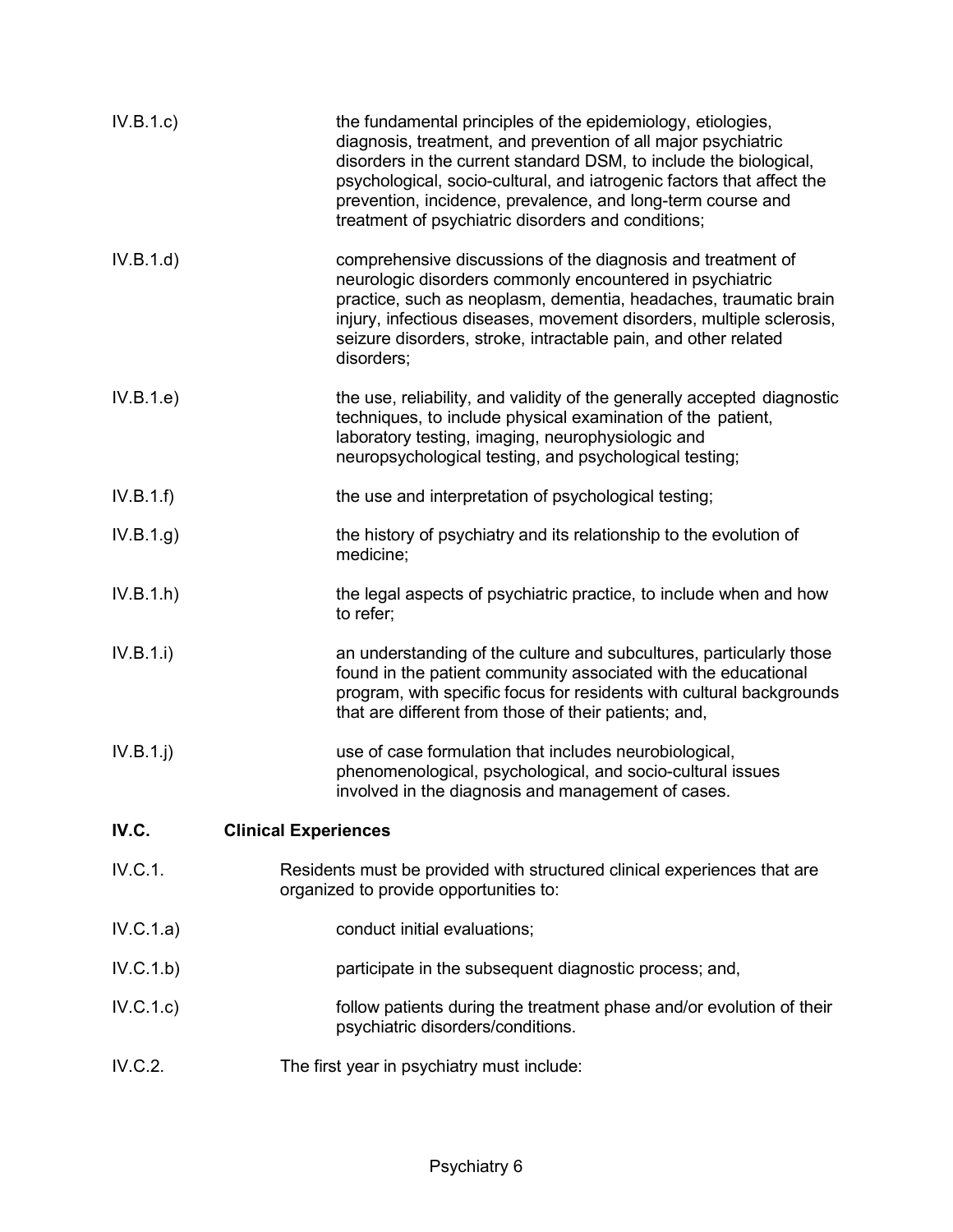| IV.C.2.a)    | at least four months in a primary clinical setting that provides<br>comprehensive and continuous patient care in specialties, such as<br>internal medicine, general surgery, family medicine, and/or<br>pediatrics; and,        |
|--------------|---------------------------------------------------------------------------------------------------------------------------------------------------------------------------------------------------------------------------------|
| IV.C.2.a)(1) | Neurology rotations may not be used to fulfill this four-<br>month requirement.                                                                                                                                                 |
| IV.C.2.a)(2) | One month of this requirement may be fulfilled by either an<br>emergency medicine or intensive care rotation, provided<br>the experience is predominantly with medical evaluation<br>and treatment and not surgical procedures. |
| IV.C.2.b)    | no more than eight months in psychiatry.                                                                                                                                                                                        |
| IV.C.3.      | Residents must have:                                                                                                                                                                                                            |
| IV.C.3.a)    | at least one month of clinical experience in neurology in the first or<br>second year of the program;                                                                                                                           |
| IV.C.3.a)(1) | Programs that are 48 months in length must have a total of<br>at least two, but no more than three full-time equivalent<br>(FTE) months of supervised clinical experience in<br>neurology.                                      |
| IV.C.3.a)(2) | Programs that are 60 months in length must have at least<br>two, but no more than four FTE months of supervised<br>clinical experience in neurology.                                                                            |
| IV.C.3.b)    | at least six months of significant responsibility for the assessment,<br>diagnosis, and treatment of general psychiatric patients for clinical<br>experience in inpatient psychiatry;                                           |
| IV.C.3.b)(1) | Programs that are 48 months in length must have a total of<br>at least six and no more than 16 months FTE of inpatient<br>psychiatry.                                                                                           |
| IV.C.3.b)(2) | Programs that are 60 months in length must have a total of<br>at least six and no more than 20 FTE months of inpatient<br>psychiatry.                                                                                           |
| IV.C.3.c)    | an organized, continuous, and supervised clinical experience in<br>outpatient psychiatry that includes:                                                                                                                         |
| IV.C.3.c.1)  | the assessment, diagnosis, and treatment of outpatients<br>with a wide variety of disorders and treatment modalities,<br>with experience in both in brief and long-term care of<br>patients.                                    |
| IV.C.3.d)    | at least two FTE months of organized clinical experiences in child<br>and adolescent psychiatry;                                                                                                                                |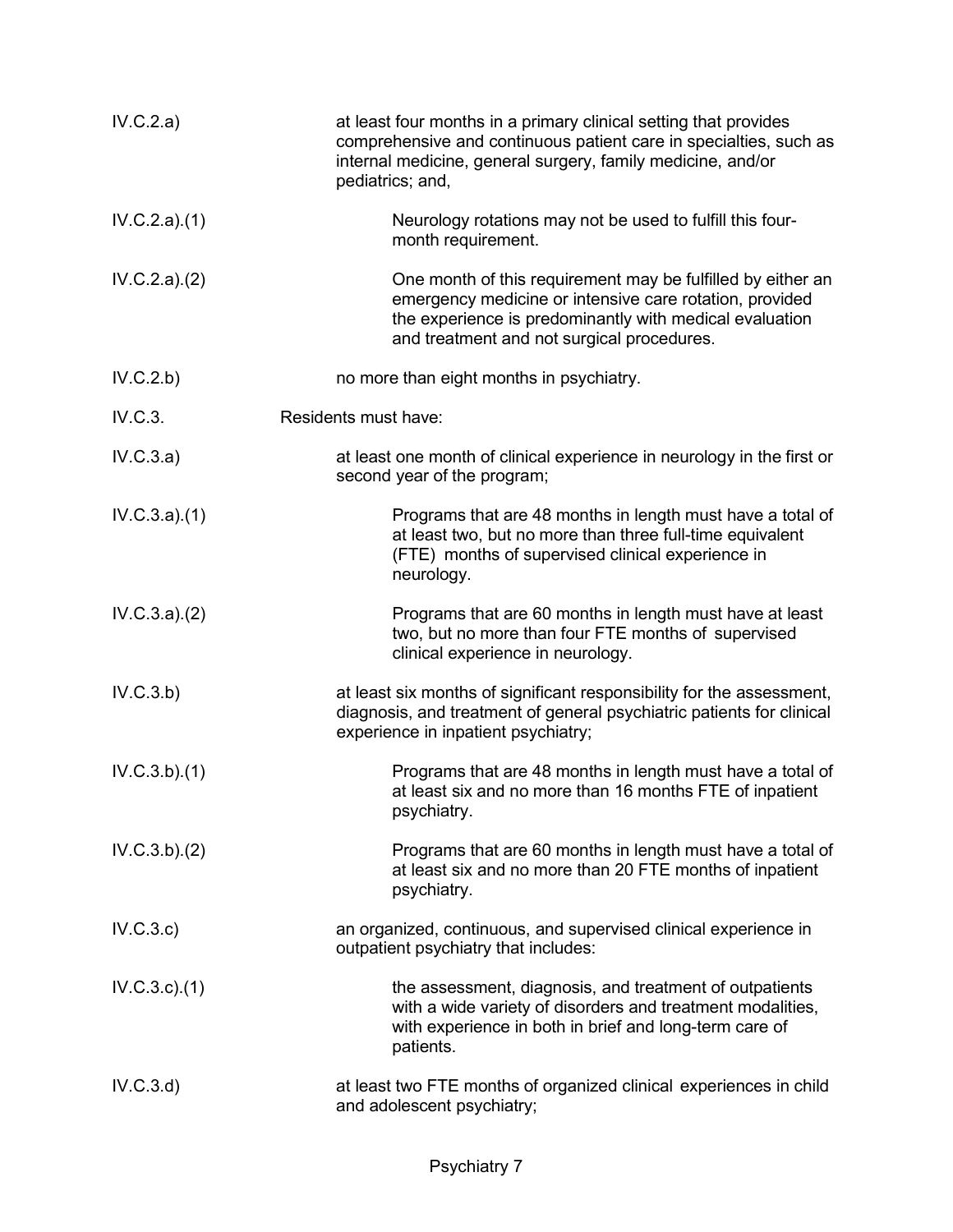| IV.C.3.e)     | at least two FTE months as a consultation/liaison in which<br>residents consult under supervision on other medical and surgical<br>services;                                                                                                                                                                         |
|---------------|----------------------------------------------------------------------------------------------------------------------------------------------------------------------------------------------------------------------------------------------------------------------------------------------------------------------|
| IV.C.3.f)     | experience in emergency psychiatry conducted in an organized,<br>24-hour psychiatric emergency service;                                                                                                                                                                                                              |
| IV.C.3.f).(1) | Residents must be provided with experiences in evaluation,<br>crisis evaluation, and management, and triage of<br>psychiatric patients.                                                                                                                                                                              |
| IV.C.3.g)     | an organized clinical experience in addiction psychiatry focused on<br>the evaluation and clinical management of patients with substance<br>abuse/dependence problems, including dual diagnoses;                                                                                                                     |
| IV.C.3.h)     | experience in community psychiatry that provides residents with<br>the opportunity to consult with, learn about, and use community<br>resources and services in planning patient care, as well as to<br>consult and work collaboratively with case managers, crisis teams,<br>and other mental health professionals; |
| IV.C.3.i)     | experience in forensic psychiatry, including exposure to patients<br>facing criminal charges, establishing competence to stand trial,<br>criminal responsibility, commitment, and an assessment of their<br>potential to harm themselves or others; and,                                                             |
| IV.C.3.j)     | an organized clinical experience in geriatric psychiatry focused on<br>the competencies in areas specific to elderly patients.                                                                                                                                                                                       |
| IV.C.3. j)(1) | Addiction, community, forensic, and geriatric psychiatry<br>requirements can be met as part of the inpatient<br>requirements for at least six months.                                                                                                                                                                |
| IV.C.4.       | Under the supervision and guidance of a qualified clinical psychologist,<br>residents should have experience with the interpretation of the<br>psychological tests most commonly used, some of which should be<br>experienced with their own patients.                                                               |
| IV.C.5.       | At least three times during a resident's educational program, the program<br>must formally conduct a clinical skills examination on each resident.                                                                                                                                                                   |
| IV.C.5.a)     | Satisfactory demonstration of development of the required<br>competencies during three required evaluations must be<br>documented prior to completion of the program.                                                                                                                                                |
| IV.D.         | <b>Scholarly Activity</b>                                                                                                                                                                                                                                                                                            |

See International Foundational Requirements, Section IV.D.